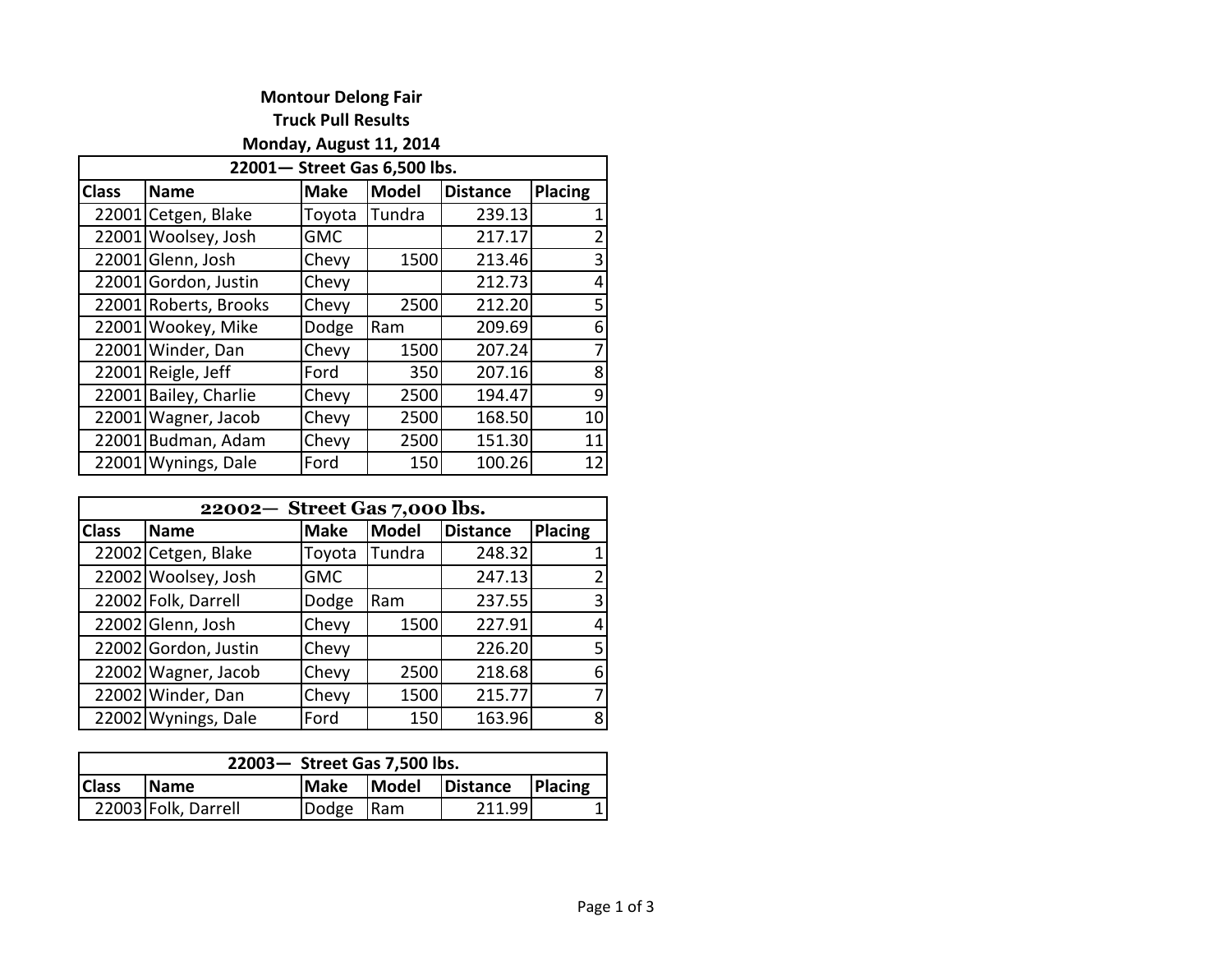| 22005- Open 7,500 lbs. |                         |             |              |                 |                |  |
|------------------------|-------------------------|-------------|--------------|-----------------|----------------|--|
| <b>Class</b>           | <b>Name</b>             | <b>Make</b> | <b>Model</b> | <b>Distance</b> | <b>Placing</b> |  |
|                        | 22005 Picciurro, Pete   | Chevy       | 2500HD       | 293.57          |                |  |
|                        | 22005 Reitz, Ned        | Chevy       | 2500         | 282.85          | $\overline{2}$ |  |
|                        | 22005 Shingara, Jack    | Chevy       | 2500         | 282.63          | 3              |  |
|                        | 22005 Bagley, Tyler     | Dodge       | 2500         | 272.15          | 4              |  |
| 22005                  | Glenn, Josh             | Dodge       | 2500         | 268.00          | 5              |  |
|                        | 22005 Murdock, Nate     | Dodge       | 2500         | 265.67          | 6              |  |
|                        | 22005 Hendrickson, Kyle | Ford        | 250          | 264.38          | 7              |  |
|                        | 22005 Culver, Nate      | Dodge       | Ram          | 262.89          | 8              |  |
|                        | 22005 Bowman, Cody      | Dodge       | 2500         | 257.82          | 9              |  |
|                        | 22005 Fox, Tim          | Dodge       | 2500         | 257.37          | 10             |  |
|                        | 22005 Riley, Chris      | Chevy       | 3500         | 257.30          | 11             |  |
|                        | 22005 Pace, Andrew      | Ford        | 250          | 248.14          | 12             |  |
|                        | 22005 Kline, Nathan     | <b>GMC</b>  |              | 243.77          | 13             |  |
|                        | 22005 Clark, Derek      | Chevy       | 2500         | 242.16          | 14             |  |
|                        | 22005 Gable, Brad       | Dodge       | 2500         | 241.32          | 15             |  |
|                        | 22005 Gaffey, Craig     | Dodge       | 2500         | 240.72          | 16             |  |
|                        | 22005 Holdren, Lance    | Ford        | 250          | 162.60          | 17             |  |
|                        | 22005 Shaner, Craig     | Ford        |              | 250 265.02DQ    | DQ             |  |

| 22007- Open 8,500 lbs. |                       |             |              |                 |         |  |
|------------------------|-----------------------|-------------|--------------|-----------------|---------|--|
| <b>Class</b>           | <b>Name</b>           | <b>Make</b> | <b>Model</b> | <b>Distance</b> | Placing |  |
|                        | 22007 Moyer, Bret     | Chevy       | 2500         | 296.83          |         |  |
|                        | 22007 Bowersox, Jason | Chevy       | 2500         | 296.63          |         |  |
|                        | 22007 Auten, Randy    | Ford        | 350          | 291.36          | 3       |  |
|                        | 22007 Wood, Chuck     | Ford        | 250          | 289.97          | 4       |  |
|                        | 22007 Allen, Travis   | Ford        | 250          | 289.05          | 5       |  |
|                        | 22007 Young, Jesse    | Ford        | 350          | 289.03          | 6       |  |
|                        | 22007 Bagley, Tyler   | Dodge       | 2500         | 286.21          | 7       |  |
|                        | 22007 Wood, Jacob     | Chevy       | 3500         | 285.92          | 8       |  |
|                        | 22007 Steppe, Brock   | Dodge       | 3500         | 284.13          | 9       |  |
|                        | $22007$ Fox, Jeff     | Dodge       | 2500         | 261.44          | 10      |  |